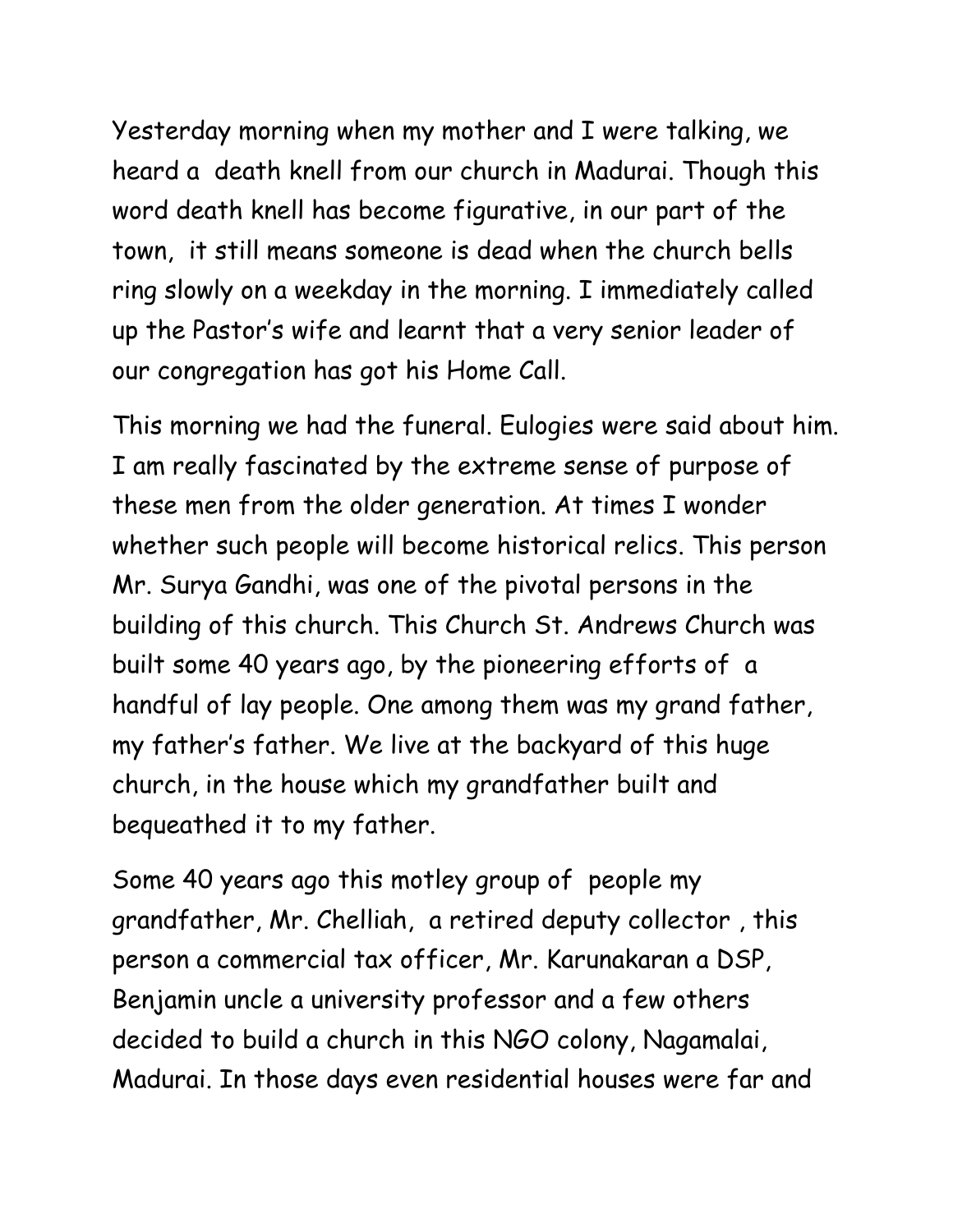few. Yet these handful of Christians determined to build a Church, to worship the Lord.

Benjamin uncle who eulogized about this deceased person, told us, how once he and my grandfather went to see him in Dindigul regarding the Church building project. The land was bought and the church was being built and there was not enough money. After discussing church affairs both my grandfather and Benjamin uncle left for Madurai. Mr. Suryagandhi accompanied them to the bus stand and Benjamin uncle remembered that as he was walking with them through the streets of Dindigul, he humbly sought financial help from the people there for the building of the church, inspite of being a high ranking government officer.

My grandfather came to Kumbakonam , where we were living then, to solicit funds. When he came to Kumbakonam church one person said he might contribute. So to collect that money he walked everyday for four days and on the fourth walk he was given 10 rupees! With such unflagging zeal they put all they had and built the house of God. They were not rich and they did not have any other means of fund raising. They had big families. In those days no children lived abroad and so no dollars poured in. They walked and walked, travelled all over, collecting coins of all sizes, small money and built the house of God.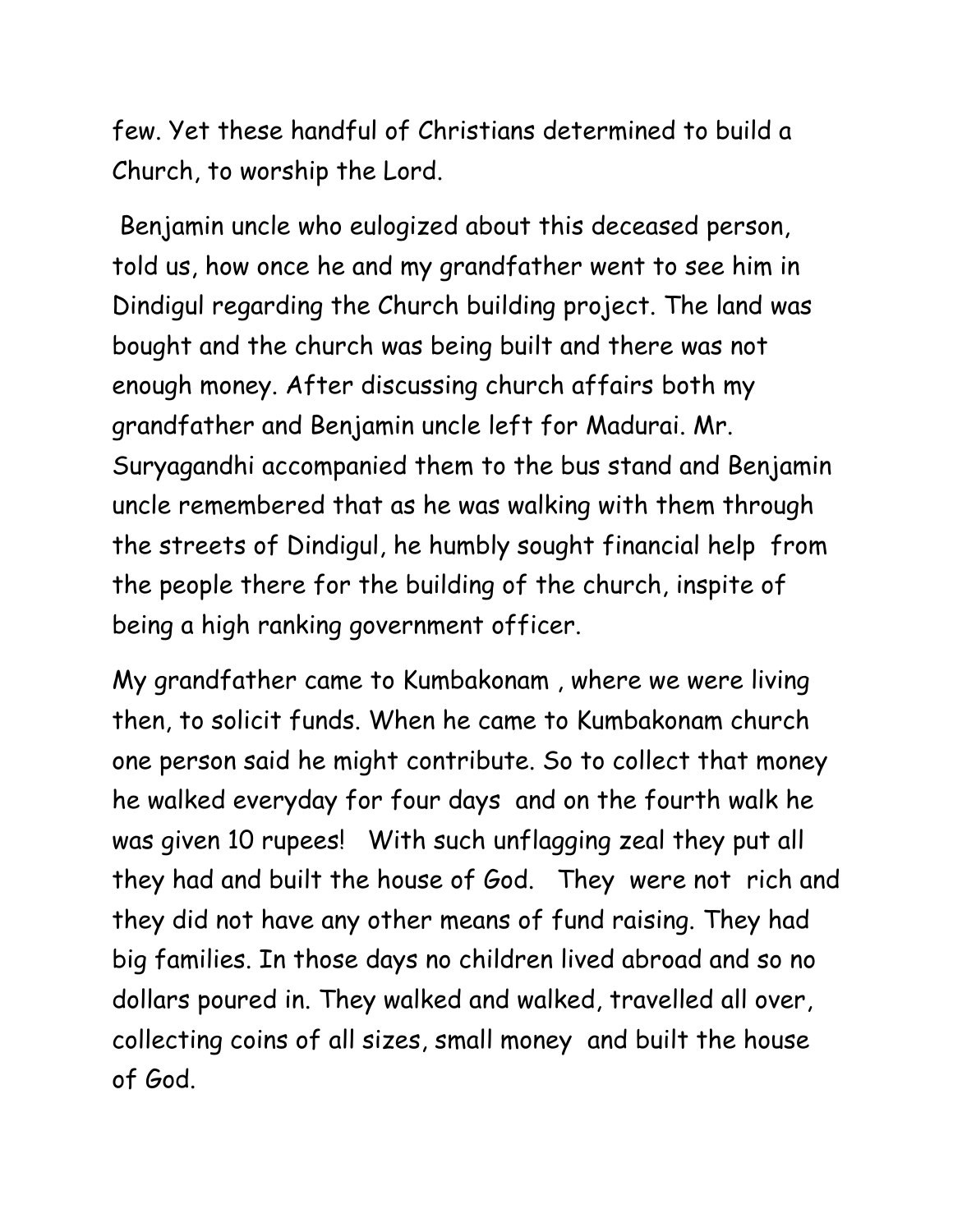One thing my heart is so moved by this church is not the church building but the vision of these people who wanted to build a house for the Lord. Last week pastor in his sermon referred to the church as mother's house. It is so true. The doors of the church are open most of the time. I have seen lot of non Christians come there weep and go back. Many have come to the Lord. The sexton's(caretaker of the church) wife has a big burden and every evening she sits in the courtyard of the church and prays for all who needs prayer. The pastor's house is inside the church compound and he is very prayerful and never feels disturbed whoever and whenever someone comes to pray. Even to this day, it is a real blessing that we have very old people still praying for all the church members. When mummy had gone to Canada there was not a single Sunday I ate at home. I was always called to some house and fed. The church is not a building but there is so much of sharing , loving and reaching out.

As I sat in the memorial service and saw the high ceiling of the church which has truly been a mother's home to so many a wayward soul, I cannot help but remember the sacrifice, hard work of those visionary few, which have gone into the making of it. This uncle who passed away walked every morning to the church to pray before starting the day, as long as he could walk. One of his sons is in full time ministry. God is using